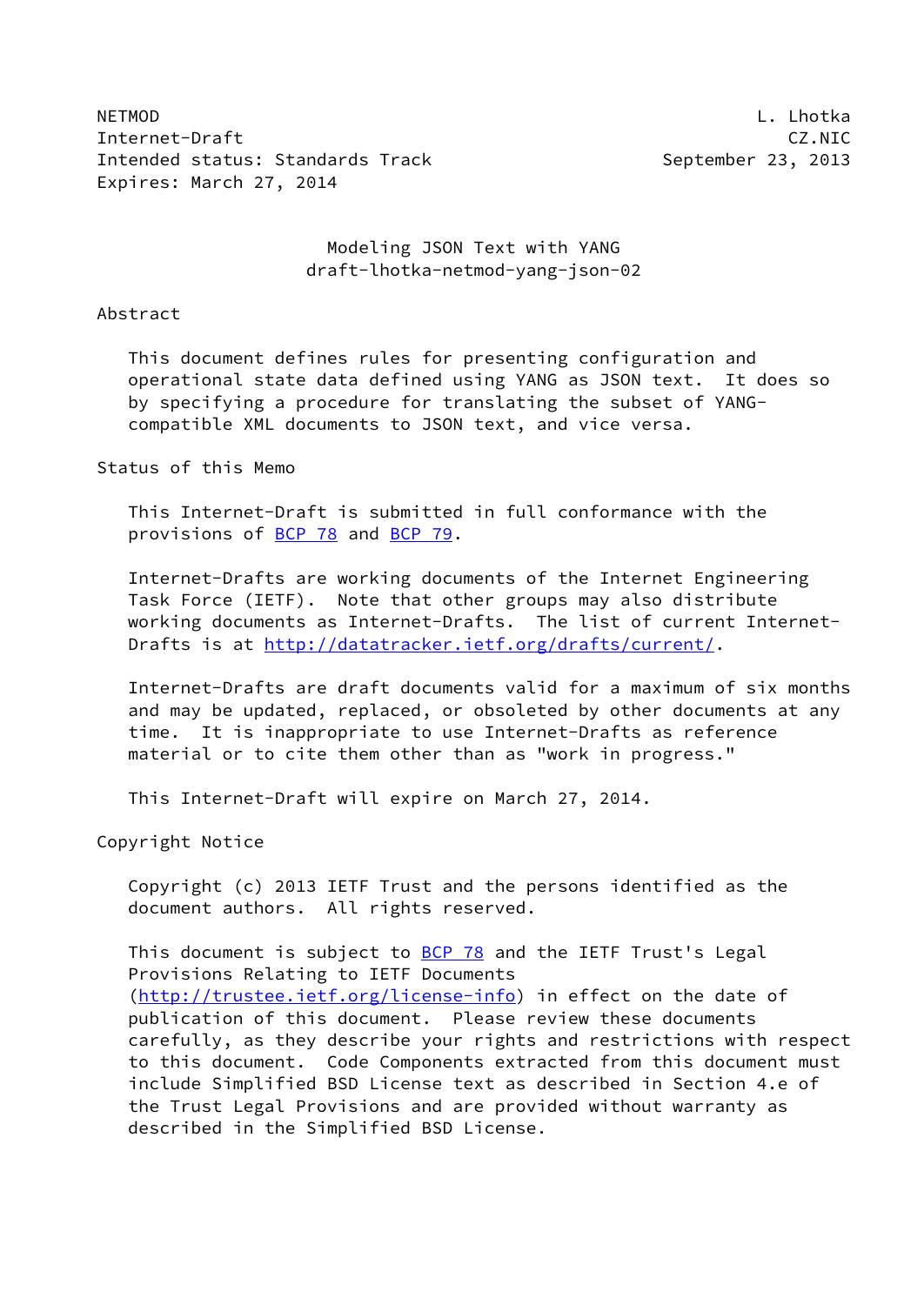Internet-Draft Modeling JSON with YANG September 2013

# Table of Contents

| $\perp$ .                                                                                     |  |
|-----------------------------------------------------------------------------------------------|--|
| 2.                                                                                            |  |
| Specification of the Translation Procedure $6$<br>3.                                          |  |
|                                                                                               |  |
| $3.2$ . Mapping XML Elements to JSON Objects 9                                                |  |
| $3.2.1$ . The "leaf" Data Node 9                                                              |  |
|                                                                                               |  |
| <u>3.2.3</u> . The "leaf-list" Data Node <u>10</u>                                            |  |
| $3.2.4$ . The "list" Data Node 10                                                             |  |
| $3.2.5$ . The "anyxml" Data Node 11                                                           |  |
| 3.3. Mapping YANG Datatypes to JSON Values 12                                                 |  |
| Numeric Datatypes 12<br>3.3.1.                                                                |  |
| <u>3.3.2</u> . The "string" Type <u>12</u>                                                    |  |
| $3.3.3.$ The "boolean" Type 12                                                                |  |
| The "enumeration" Type 12<br>3.3.4.                                                           |  |
| 3.3.5.                                                                                        |  |
| The "binary" Type $\ldots \ldots \ldots \ldots \ldots \ldots \ldots \underline{12}$<br>3.3.6. |  |
| The "leafref" Type $\ldots \ldots \ldots \ldots \ldots \ldots \ldots \frac{13}{2}$<br>3.3.7.  |  |
| $3.3.8$ . The "identityref" Type 13                                                           |  |
| <u>3.3.9</u> . The "empty" Type <u>13</u>                                                     |  |
|                                                                                               |  |
| $3.3.11$ . The "instance-identifier" Type 14                                                  |  |
|                                                                                               |  |
| <u>3.5</u> . Security Considerations <u>14</u>                                                |  |
|                                                                                               |  |
|                                                                                               |  |
| 4.1. Normative References 15                                                                  |  |
| 4.2. Informative References 15                                                                |  |
| Appendix A. A Complete Example 16                                                             |  |
|                                                                                               |  |
|                                                                                               |  |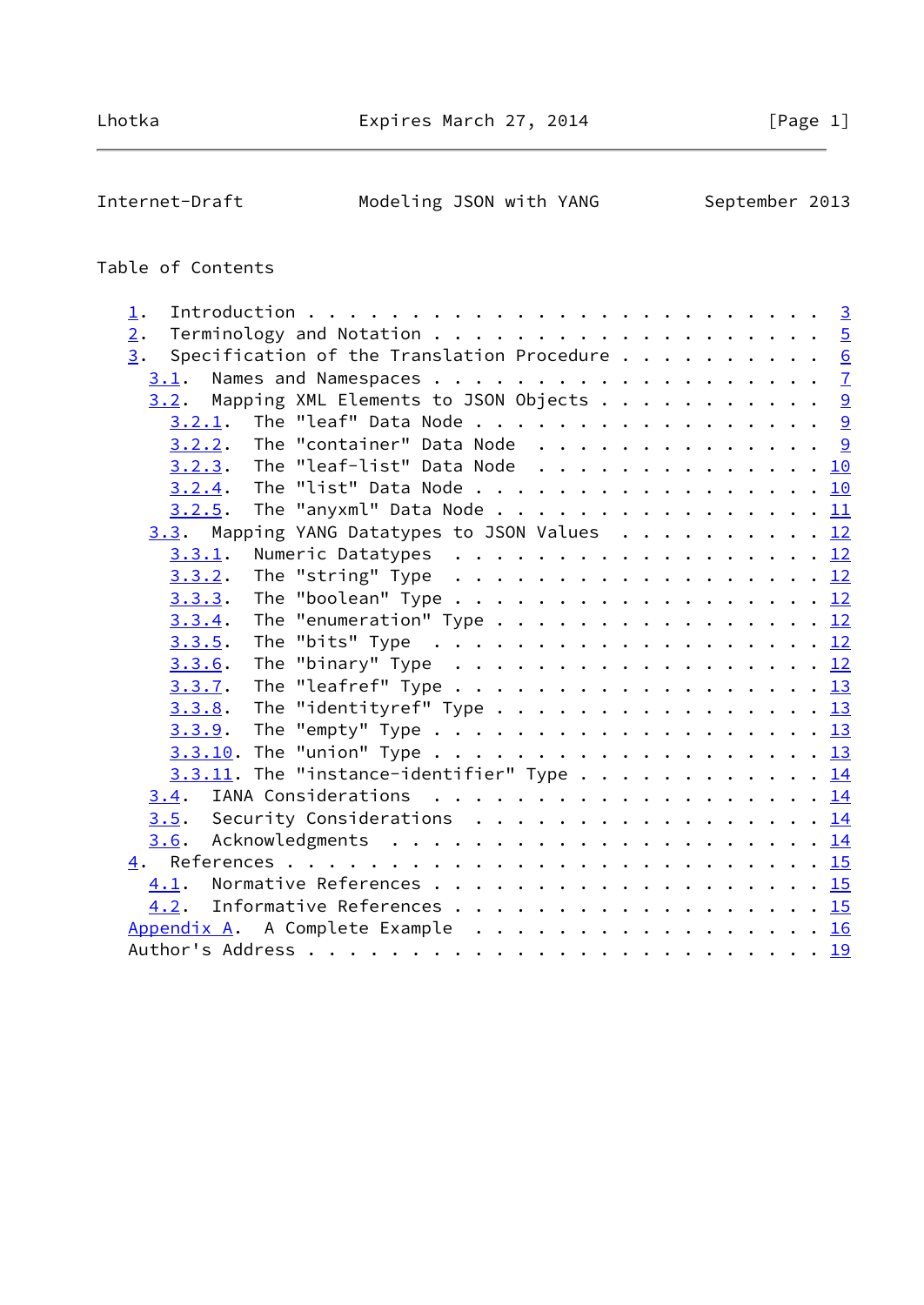Lhotka **Expires March 27, 2014** [Page 2]

<span id="page-2-1"></span>Internet-Draft Modeling JSON with YANG September 2013

#### <span id="page-2-0"></span>[1](#page-2-0). Introduction

 The aim of this document is define rules for presenting configuration and operational state data defined in the YANG data modeling language [\[RFC6020](https://datatracker.ietf.org/doc/pdf/rfc6020)] as JavaScript Object Notation (JSON) text [\[JSON](#page-16-1)]. The result can be potentially applied in two different ways:

- 1. JSON may be used instead of the standard XML [\[XML](#page-16-2)] encoding in the context of the NETCONF protocol [\[RFC6241](https://datatracker.ietf.org/doc/pdf/rfc6241)] and/or with existing data models expressed in YANG. An example application is the RESTCONF Protocol [\[RESTCONF](#page-16-3)].
- 2. Other documents that choose JSON to represent structured data can use YANG for defining the data model, i.e., both syntactic and semantic constraints that the data have to satisfy.

 JSON mapping rules could be specified in a similar way as the XML mapping rules in [\[RFC6020](https://datatracker.ietf.org/doc/pdf/rfc6020)]. This would however require solving several problems. To begin with, YANG uses XPath [[XPath\]](#page-16-4) quite extensively, but XPath is not defined for JSON and such a definition would be far from straightforward.

 In order to avoid these technical difficulties, this document employs an alternative approach: it defines a relatively simple procedure which allows for translating the subset of XML that can be modeled using YANG to JSON, and vice versa. Consequently, validation of a JSON text against a data model can done by translating the JSON text to XML, which is then validated according to the rules stated in [\[RFC6020](https://datatracker.ietf.org/doc/pdf/rfc6020)].

 The translation procedure is adapted to YANG specifics and requirements, namely:

 1. The translation is driven by a concrete YANG data model and uses information about data types to achieve better results than generic XML-JSON translation procedures.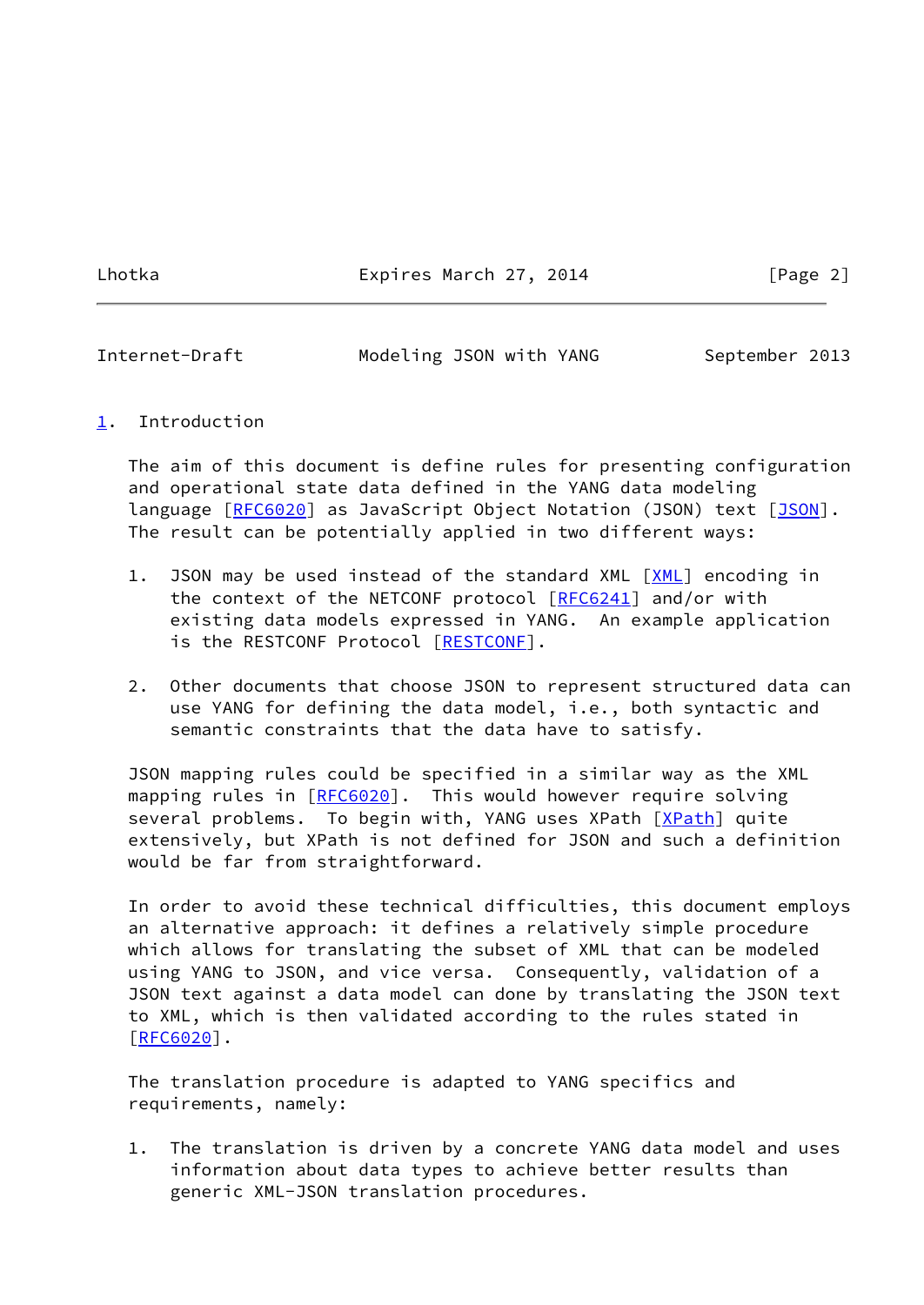- 2. Various document types are supported, namely configuration data, configuration + state data, RPC input and output parameters, and notifications.
- 3. XML namespaces specified in the data model are mapped to namespaces of JSON objects. However, explicit namespace identifiers are rarely needed in JSON text.
- 4. Translation of XML attributes, mixed content, comments and processing instructions is outside the scope of this document.

| Lhotka | Expires March 27, 2014 | [Page 3] |
|--------|------------------------|----------|
|        |                        |          |

Internet-Draft Modeling JSON with YANG September 2013

 Item 1 above also means that, depending on the data model, the same XML element can be translated to different JSON objects. For example,

<foo>123</foo>

is translated to

"foo": 123

 if the "foo" node is defined as a leaf with the "uint8" datatype, or to

"foo": ["123"]

 if the "foo" node is defined as a leaf-list with the "string" datatype, and the <foo> element has no siblings of the same name.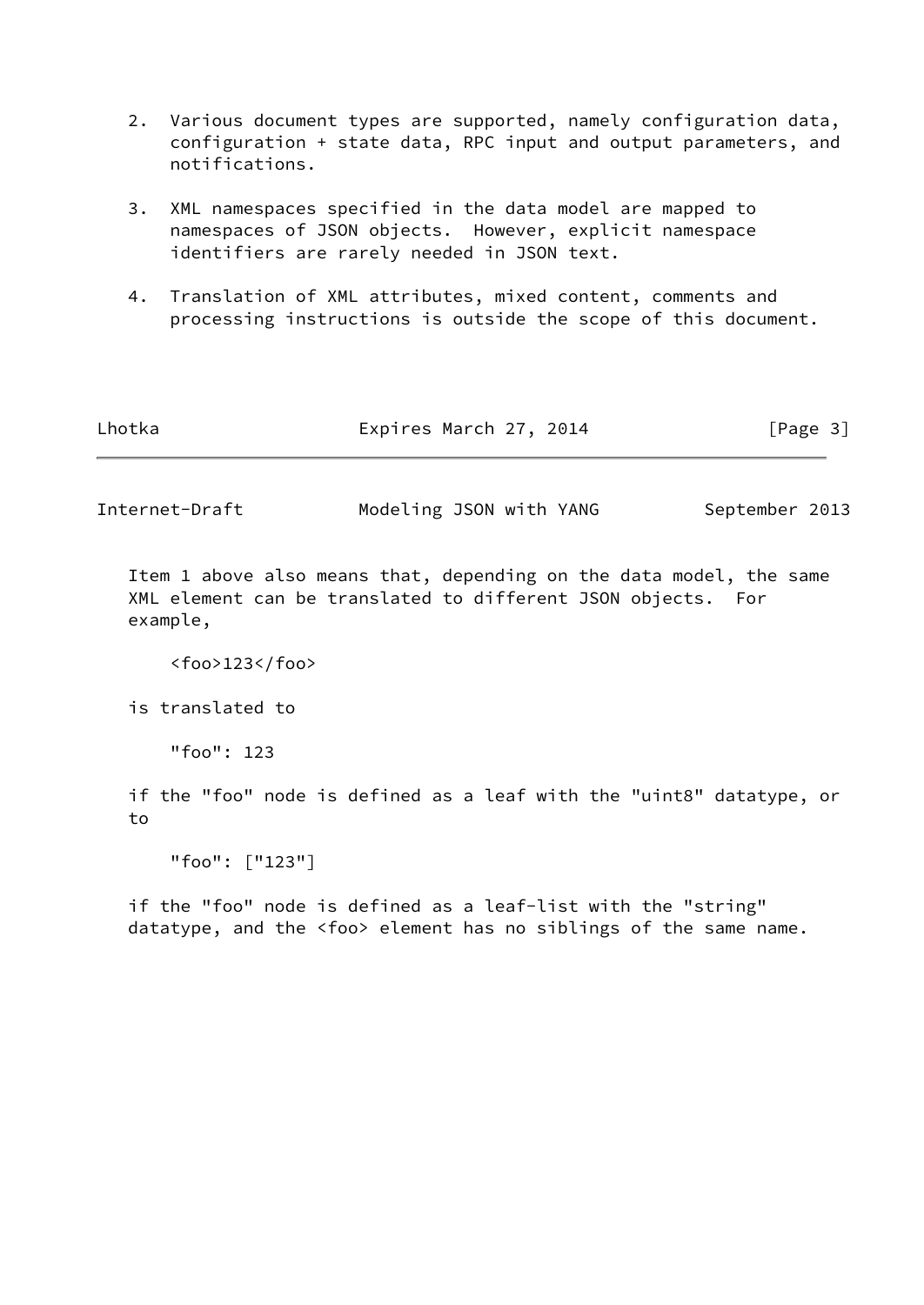Lhotka **Expires March 27, 2014** [Page 4]

<span id="page-4-1"></span>Internet-Draft Modeling JSON with YANG September 2013

<span id="page-4-0"></span>[2](#page-4-0). Terminology and Notation

 The key words "MUST", "MUST NOT", "REQUIRED", "SHALL", "SHALL NOT", "SHOULD", "SHOULD NOT", "RECOMMENDED", "MAY", and "OPTIONAL" in this document are to be interpreted as described in [\[RFC2119](https://datatracker.ietf.org/doc/pdf/rfc2119)].

The following terms are defined in [[RFC6020\]](https://datatracker.ietf.org/doc/pdf/rfc6020):

- o anyxml
- o augment
- o container
- o data node
- o data tree
- o datatype
- o feature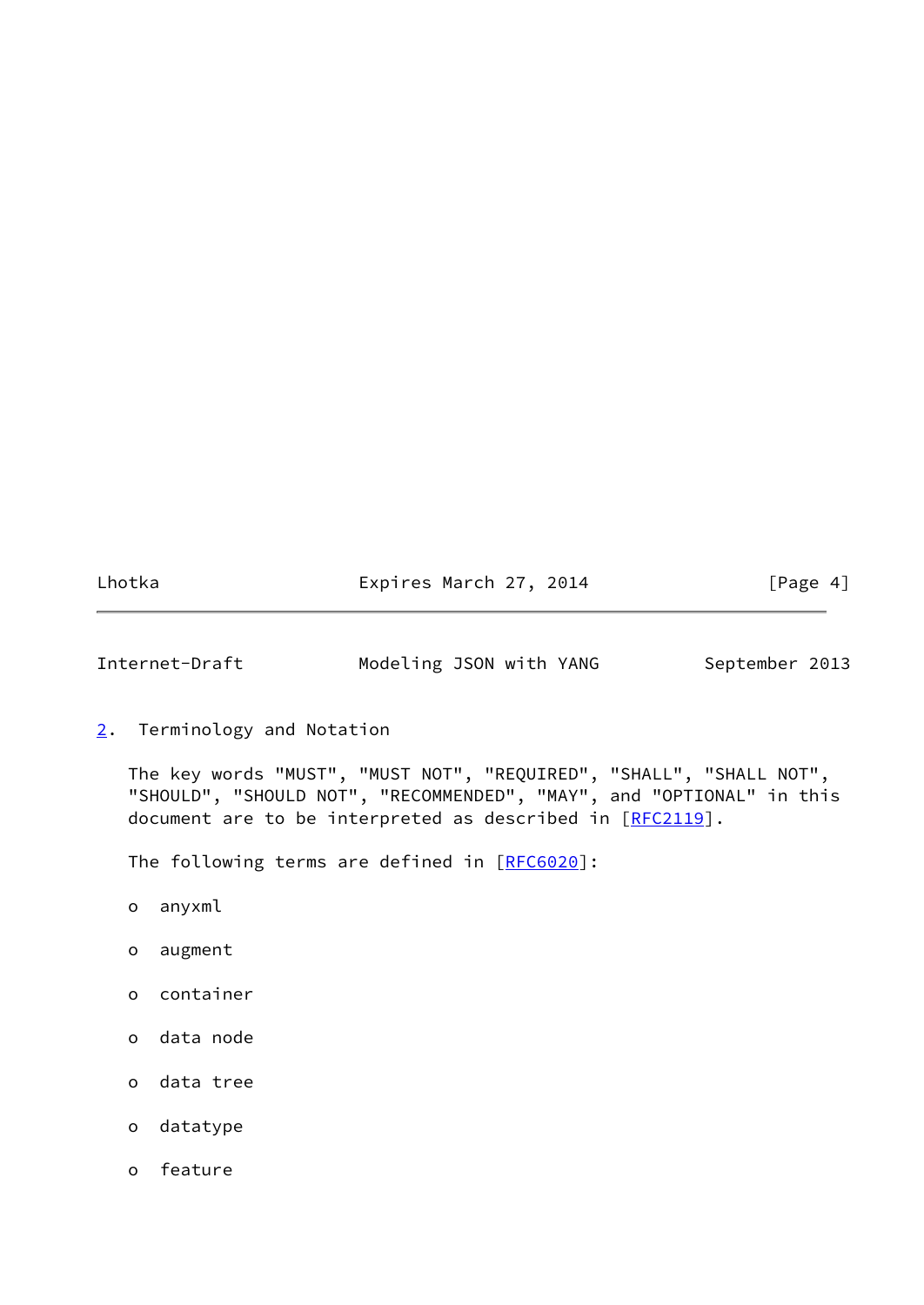| $\mathsf{o}\,$ | identity                                    |
|----------------|---------------------------------------------|
| $\circ$        | instance identifier                         |
| $\circ$        | leaf                                        |
| $\Omega$       | leaf-list                                   |
| $\circ$        | list                                        |
| $\circ$        | module                                      |
| $\circ$        | submodule                                   |
|                | The following terms are defined in [XMLNS]: |
| $\circ$        | local name                                  |
| $\circ$        | prefixed name                               |
| o              | qualified name                              |
|                |                                             |

| Lhotka | Expires March 27, 2014 | [Page 5] |
|--------|------------------------|----------|
|        |                        |          |

<span id="page-5-1"></span>

| Internet-Draft | Modeling JSON with YANG | September 2013 |
|----------------|-------------------------|----------------|
|----------------|-------------------------|----------------|

# <span id="page-5-0"></span>[3](#page-5-0). Specification of the Translation Procedure

 The translation procedure defines a 1-1 correspondence between the subset of YANG-compatible XML documents and JSON text. This means that the translation can be applied in both directions and is always invertible.

 The translation procedure is applicable only to data hierarchies that are modelled by a YANG data model. An input XML document MAY contain enclosing elements representing NETCONF "Operations" and "Messages" layers. However, these enclosing elements are ignored by the translation procedure and do not appear in the resulting JSON document.

Any YANG-compatible XML document can be translated, except documents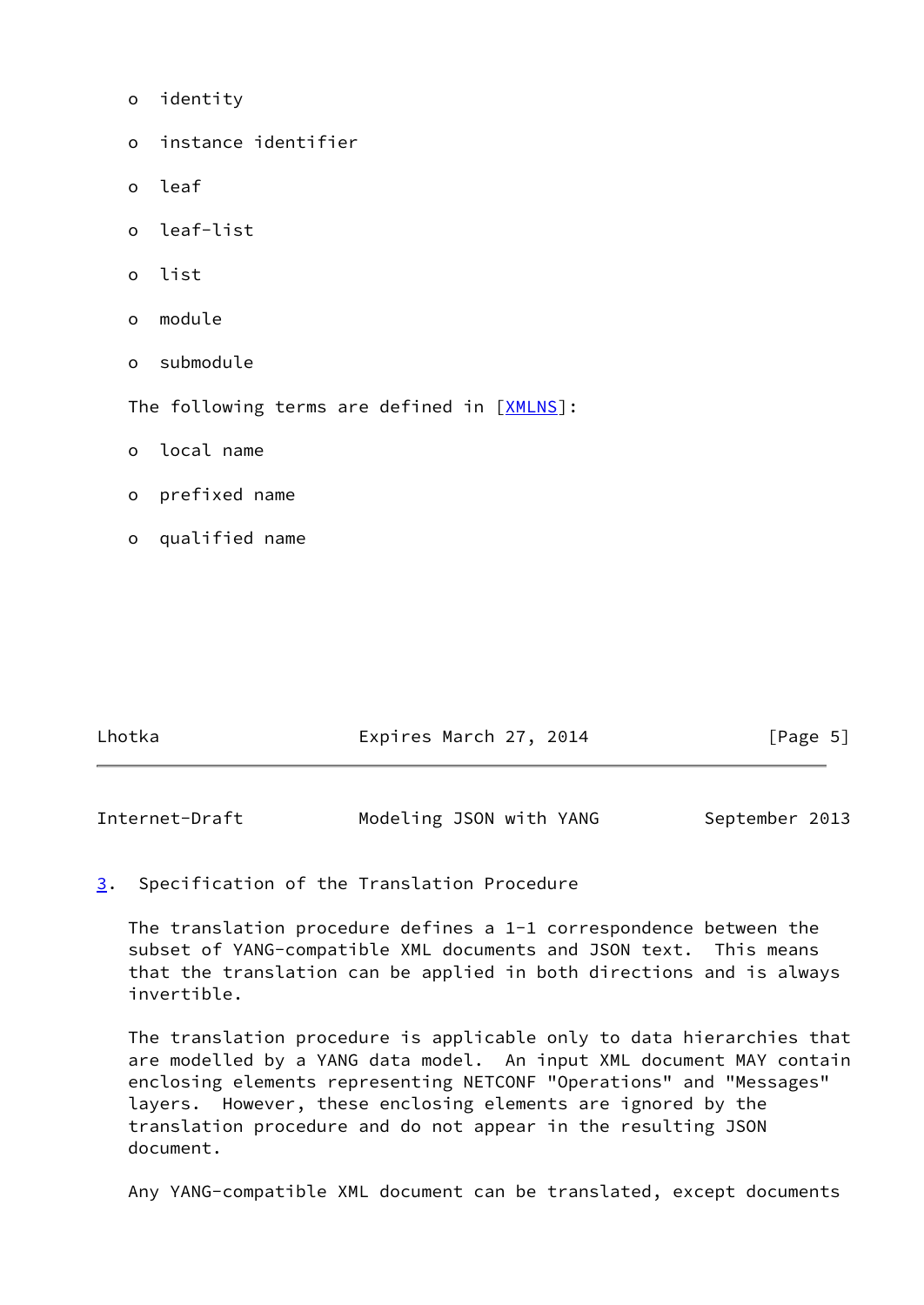with mixed content. This is only a minor limitation since mixed content is marginal in YANG - it is allowed only in "anyxml" nodes.

 The following sections specify rules mainly for translating XML documents to JSON text. Rules for the inverse translation are stated only where necessary, otherwise they can be easily inferred.

REQUIRED parameters of the translation procedure are:

- o YANG data model consisting of a set of YANG modules,
- o type of the input document,
- o optional features (defined via the "feature" statement) that are considered active.

 The permissible types of input documents are listed in Table 1 together with the corresponding part of the data model that is used for the translation.

Expires March 27, 2014 [Page 6]

<span id="page-6-0"></span>Internet-Draft Modeling JSON with YANG September 2013

| Document Type                                 | Data Model Section             |
|-----------------------------------------------|--------------------------------|
| configuration and state data   main data tree |                                |
| configuration                                 | main data tree ("config true") |
| RPC input parameters                          | "input" nodes under "rpc"      |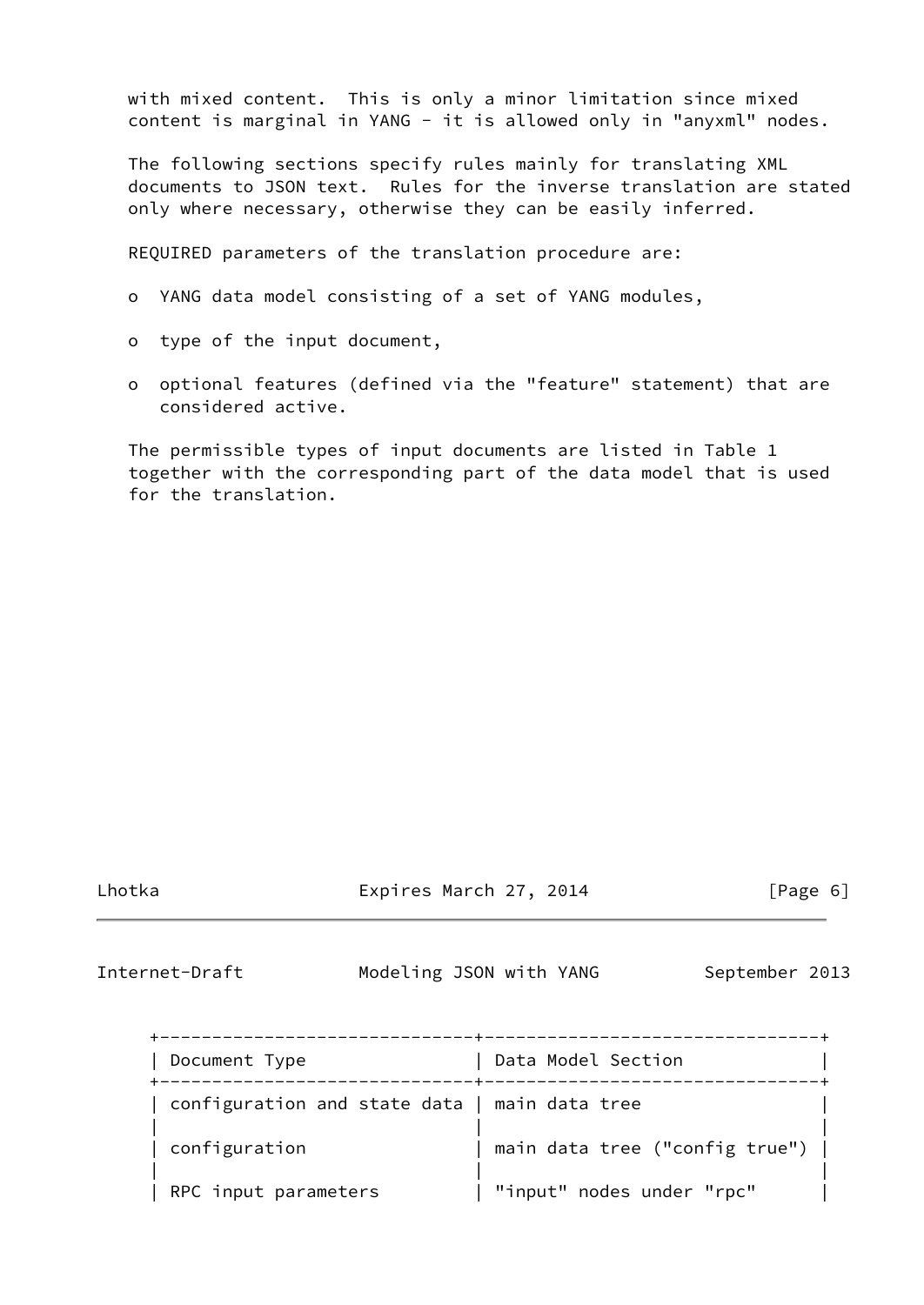| RPC output parameters | "output" nodes under "rpc" |  |
|-----------------------|----------------------------|--|
| notification          | "notification" nodes       |  |

### Table 1: YANG Document Types

 A particular application MAY decide to support only a subset of document types from Table 1. For instance, RESTCONF Protocol [\[RESTCONF](#page-16-3)] does not use notifications.

 XML documents can be translated to JSON text only if they are valid instances of the YANG data model and selected document type, also taking into account the active features, if there are any.

The resulting JSON document is always a single object ([\[JSON](#page-16-1)], Sec. 4) whose members are translated from the original XML document using the rules specified in the following sections.

<span id="page-7-0"></span>[3.1](#page-7-0). Names and Namespaces

 The local part of a JSON name is always identical to the local name of the corresponding XML element.

 Each JSON name lives in a namespace which is uniquely identified by the name of the YANG module where the corresponding data node is defined. If the data node is defined in a submodule, then the namespace identifier is the name of the main module to which the submodule belongs. The translation procedure MUST correctly map YANG namespace URIs to YANG module names and vice versa.

 The namespace SHALL be expressed in JSON text by prefixing the local name in the following way:

<module name>:<local name>

Figure 1: Encoding a namespace identifier with a local name.

The namespace identifier MUST be used for local names that are

| Lhotka | Expires March 27, 2014 | [Page $7$ ] |
|--------|------------------------|-------------|
|        |                        |             |

Internet-Draft Modeling JSON with YANG September 2013

ambiguous, i.e., whenever the data model permits a sibling node with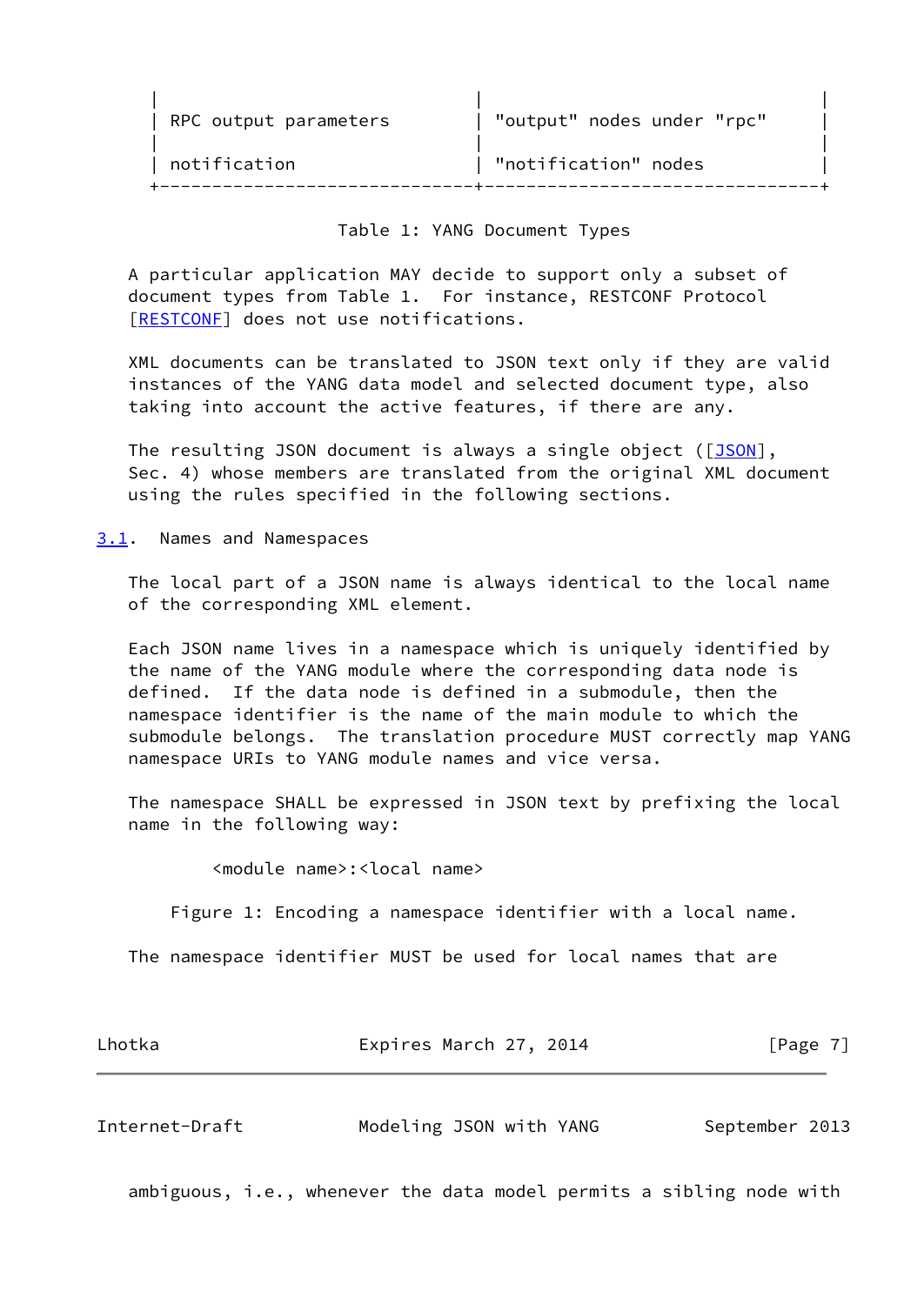the same local name. Otherwise, the namespace identifier is OPTIONAL.

For example, consider the following YANG module:

```
 module foomod {
           namespace "http://example.com/foomod";
           prefix "fm";
           container foo {
              leaf bar {
                  type boolean;
 }
 }
       }
```
 If the data model consists only of this module, then the following is a valid JSON document:

```
 {
   "foo": {
     "bar": true
   }
 }
```
Now, assume the container "foo" is augmented from another module:

```
 module barmod {
          namespace "http://example.com/barmod";
          prefix "bm";
          import foomod {
              prefix fm;
 }
          augment "/fm:foo" {
              leaf bar {
                 type uint8;
 }
 }
       }
```
 In the data model combining "foomod" and "barmod", we have two sibling nodes with the same local name, namely "bar". In this case, a valid JSON document has to specify an explicit namespace identifier (module name) for both leaves: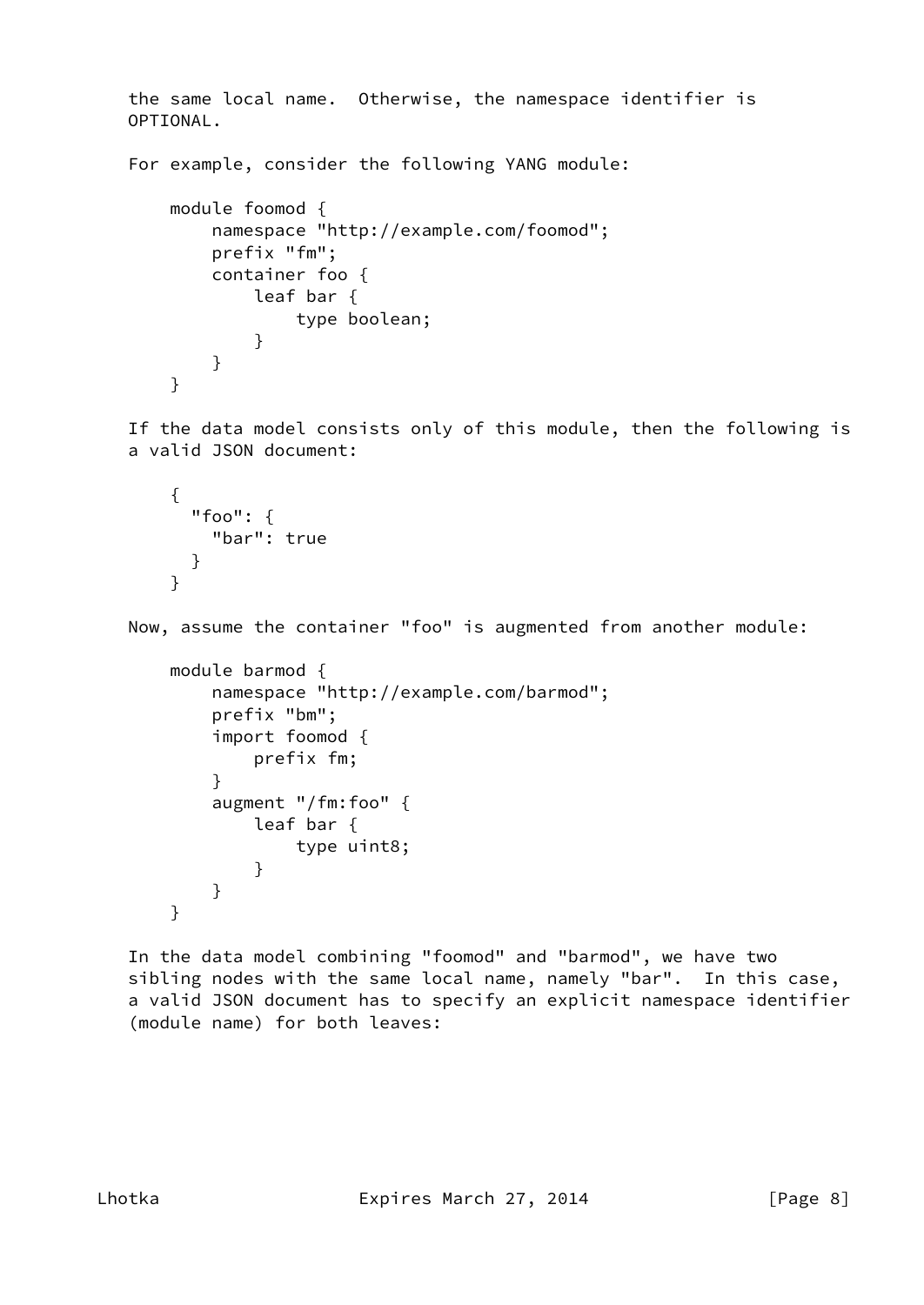```
 "foo": {
     "foomod:bar": true,
     "barmod:bar": 123
   }
 }
```
<span id="page-9-0"></span>[3.2](#page-9-0). Mapping XML Elements to JSON Objects

 XML elements that are modelled as YANG data nodes are translated to a name/value pair where the name is formed from the name of the XML element using the rules in  $Section 3.1$ . The value depends on the type of the data node as specified in the following sections.

```
3.2.1. The "leaf" Data Node
```
 An XML element that is modeled as YANG leaf is translated to a name/ value pair and the type of the value is derived from the YANG datatype of the leaf (see [Section 3.3](#page-12-1) for the datatype mapping rules).

Example: For the leaf node definition

```
 leaf foo {
     type uint8;
 }
```
the XML element

<foo>123</foo>

corresponds to the JSON name/value pair

"foo": 123

<span id="page-9-3"></span>[3.2.2](#page-9-3). The "container" Data Node

 An XML element that is modeled as YANG container is translated to a name/object pair.

Example: For the container node definition

```
 container bar {
          leaf foo {
              type uint8;
 }
```
<span id="page-9-1"></span>

{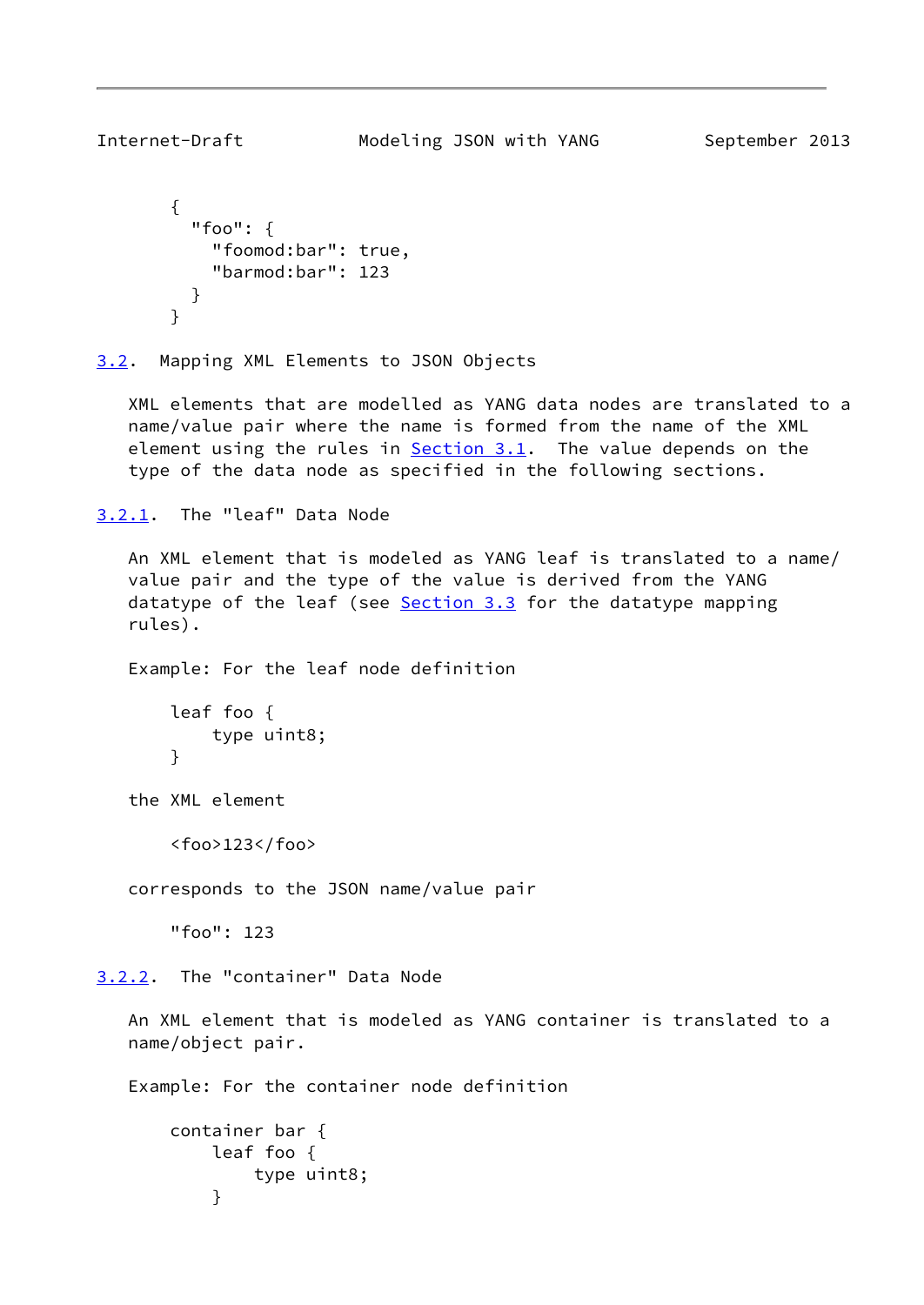## Lhotka **Expires March 27, 2014** [Page 9]

```
Internet-Draft Modeling JSON with YANG September 2013
   the XML element
       <bar>
         <foo>123</foo>
       </bar>
   corresponds to the JSON name/value pair
       "bar": {
         "foo": 123
       }
3.2.3. The "leaf-list" Data Node
   A sequence of one or more sibling XML elements with the same
   qualified name that is modeled as YANG leaf-list is translated to a
   name/array pair, and the array elements are primitive values whose
  Section 3.3).
   Example: For the leaf-list node definition
       leaf-list foo {
           type uint8;
       }
   the XML elements
       <foo>123</foo>
       <foo>0</foo
   corresponds to the JSON name/value pair
       "foo": [123, 0]
3.2.4. The "list" Data Node
   A sequence of one or more sibling XML elements with the same
```
<span id="page-10-2"></span>qualified name that is modeled as YANG list is translated to a name/

array pair, and the array elements are JSON objects.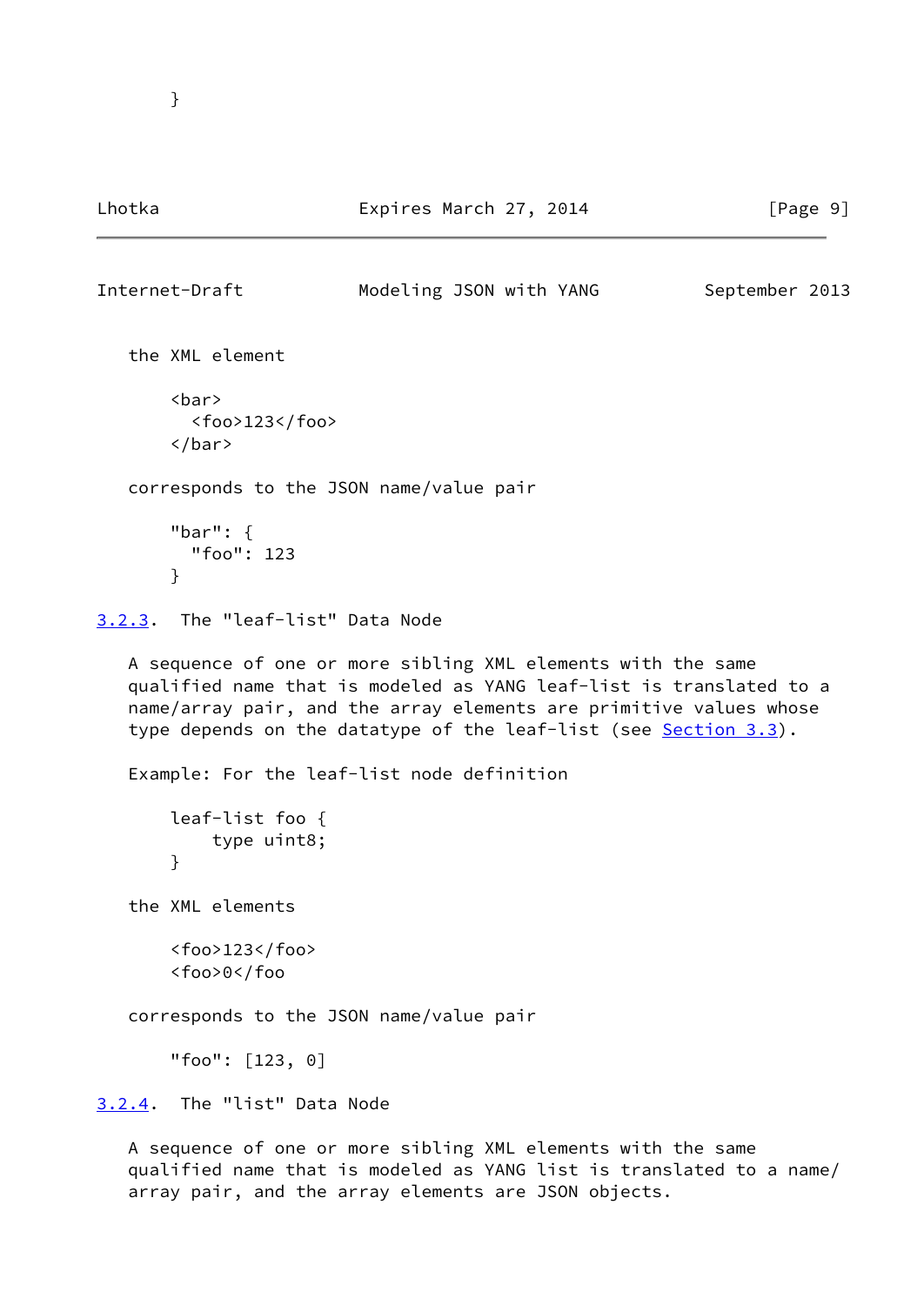Unlike the XML encoding, where the list keys are required to come before any other siblings, and in the order specified by the data model, the order of members within a JSON list entry is arbitrary, because JSON objects are fundamentally unordered collections of members.

Example: For the list node definition

Lhotka **Expires March 27, 2014** [Page 10]

<span id="page-11-0"></span>Internet-Draft Modeling JSON with YANG September 2013 list bar { key foo; leaf foo { type uint8; } leaf baz { type string; } } the XML elements <bar> <foo>123</foo> <baz>zig</baz> </bar> <bar> <foo>0</foo> <baz>zag</baz> </bar> corresponds to the JSON name/value pair "bar": [  $\{$  "foo": 123, "baz": "zig" },  $\{$  "foo": 0, "baz": "zag" }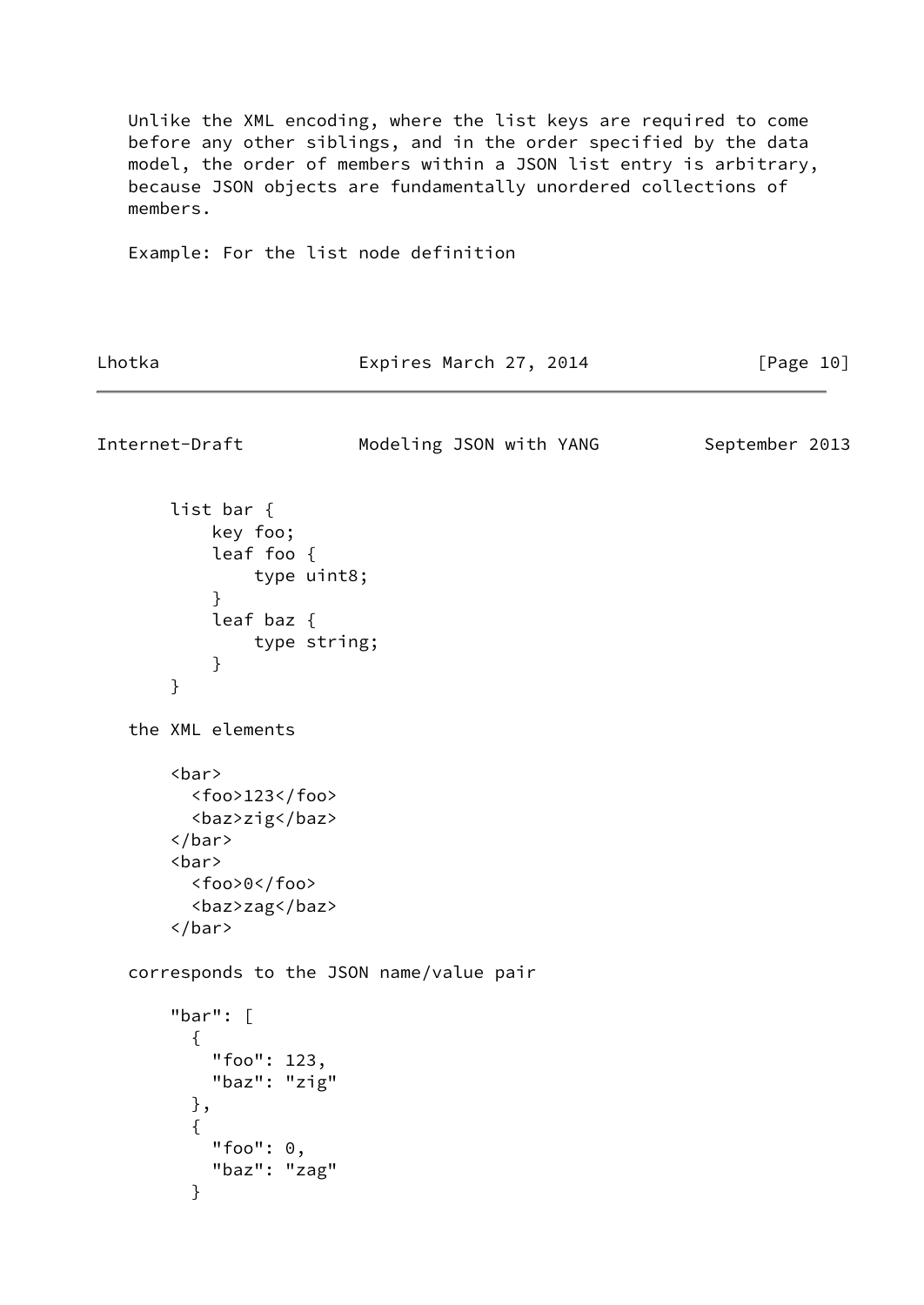<span id="page-12-2"></span><span id="page-12-0"></span>

| 3.2.5. The "anyxml" Data Node             |                                                                                                                                                                                                                                                                                                                                                               |                |
|-------------------------------------------|---------------------------------------------------------------------------------------------------------------------------------------------------------------------------------------------------------------------------------------------------------------------------------------------------------------------------------------------------------------|----------------|
| scope of this document.                   | An XML element that is modeled as a YANG anyxml node is translated to<br>a name/object pair. The content of such an element is not modelled<br>by YANG, and there may not be a straightforward mapping to JSON text<br>(e.g., if it is a mixed XML content). Therefore, translation of<br>anyxml contents is necessarily application-specific and outside the |                |
|                                           | Example: For the anyxml node definition                                                                                                                                                                                                                                                                                                                       |                |
| anyxml bar;                               |                                                                                                                                                                                                                                                                                                                                                               |                |
| the XML element                           |                                                                                                                                                                                                                                                                                                                                                               |                |
| Lhotka                                    | Expires March 27, 2014                                                                                                                                                                                                                                                                                                                                        | [Page $11$ ]   |
| Internet-Draft                            | Modeling JSON with YANG                                                                                                                                                                                                                                                                                                                                       | September 2013 |
| $bar$<br>$\langle$ /p><br>$\langle$ /bar> | <p xmlns="http://www.w3.org/1999/xhtml"><br/>This is <em>very</em> cool.</p>                                                                                                                                                                                                                                                                                  |                |
|                                           | may be translated to the following JSON name/value pair:                                                                                                                                                                                                                                                                                                      |                |
| ₹<br>"bar": $\{$<br>}<br>$\mathcal{F}$    | "p": "This is *very* cool."                                                                                                                                                                                                                                                                                                                                   |                |
| <u>3.3</u> .                              | Mapping YANG Datatypes to JSON Values                                                                                                                                                                                                                                                                                                                         |                |
| 3.3.1. Numeric Datatypes                  |                                                                                                                                                                                                                                                                                                                                                               |                |
| representation.                           | A value of one of the YANG numeric datatypes ("int8", "int16",<br>"int32", "int64", "uint8", "uint16", "uint32", "uint64" and<br>"decimal64") is mapped to a JSON number using the same lexical                                                                                                                                                               |                |

<span id="page-12-4"></span><span id="page-12-3"></span><span id="page-12-1"></span>[3.3.2](#page-12-4). The "string" Type

]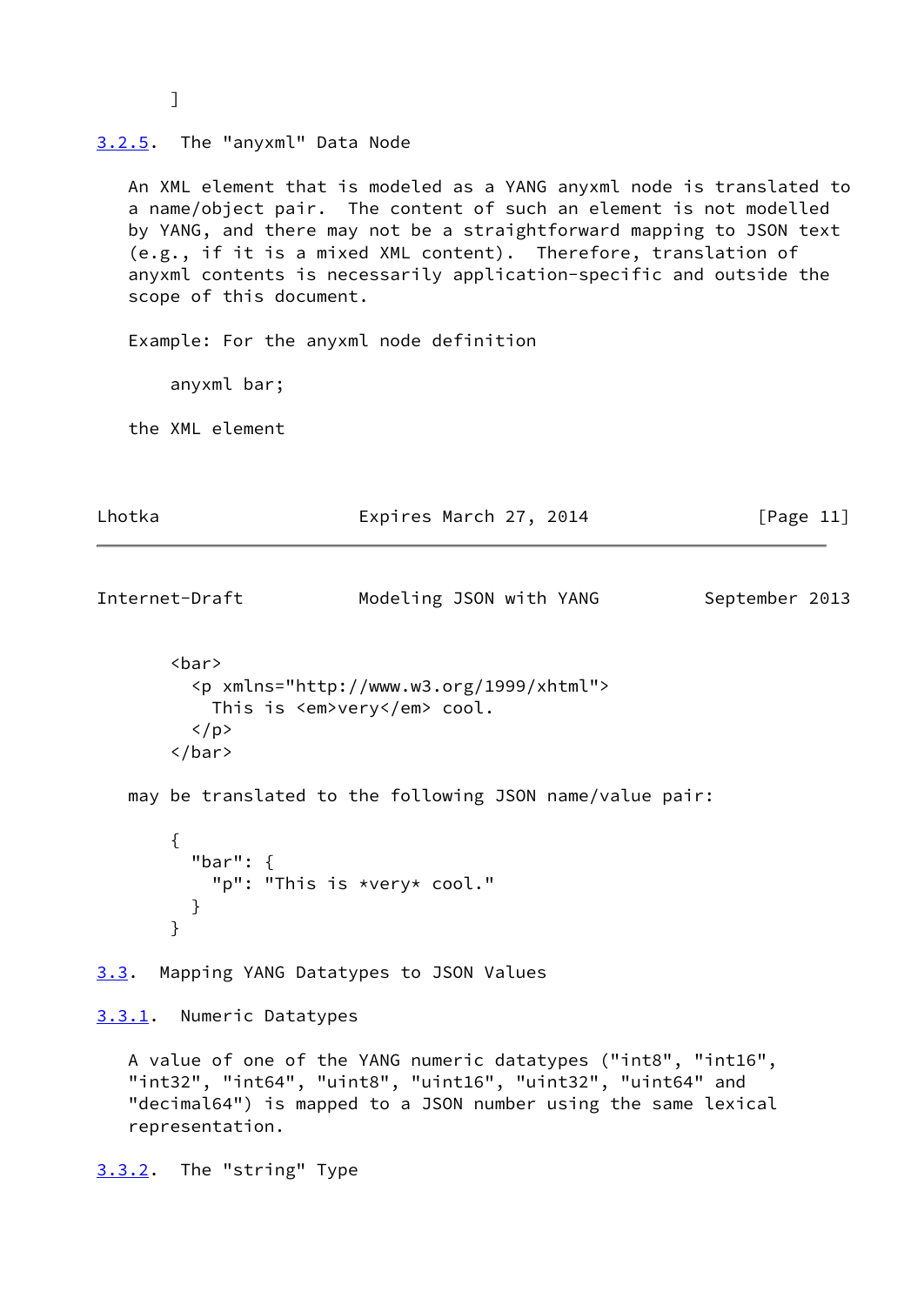A "string" value is mapped to an identical JSON string, subject to JSON encoding rules.

<span id="page-13-0"></span>[3.3.3](#page-13-0). The "boolean" Type

 A "boolean" value is mapped to the corresponding JSON value 'true' or 'false'.

<span id="page-13-1"></span>[3.3.4](#page-13-1). The "enumeration" Type

 An "enumeration" value is mapped in the same way as a string except that the permitted values are defined by "enum" statements in YANG.

<span id="page-13-2"></span>[3.3.5](#page-13-2). The "bits" Type

 A "bits" value is mapped to a string identical to the lexical representation of this value in XML, i.e., space-separated names representing the individual bit values that are set.

<span id="page-13-3"></span>[3.3.6](#page-13-3). The "binary" Type

 A "binary" value is mapped to a JSON string identical to the lexical representation of this value in XML, i.e., base64-encoded binary

| Lhotka | Expires March 27, 2014 | [Page 12] |
|--------|------------------------|-----------|
|        |                        |           |

<span id="page-13-5"></span>Internet-Draft Modeling JSON with YANG September 2013

data.

<span id="page-13-4"></span>[3.3.7](#page-13-4). The "leafref" Type

 A "leafref" value is mapped according to the same rules as the type of the leaf being referred to.

<span id="page-13-6"></span>[3.3.8](#page-13-6). The "identityref" Type

 An "identityref" value is mapped to a string representing the qualified name of the identity. Its namespace MAY be expressed as shown in Figure 1. If the namespace part is not present, the namespace of the name of the JSON object containing the value is assumed.

<span id="page-13-7"></span>[3.3.9](#page-13-7). The "empty" Type

An "empty" value is mapped to '[null]', i.e., an array with the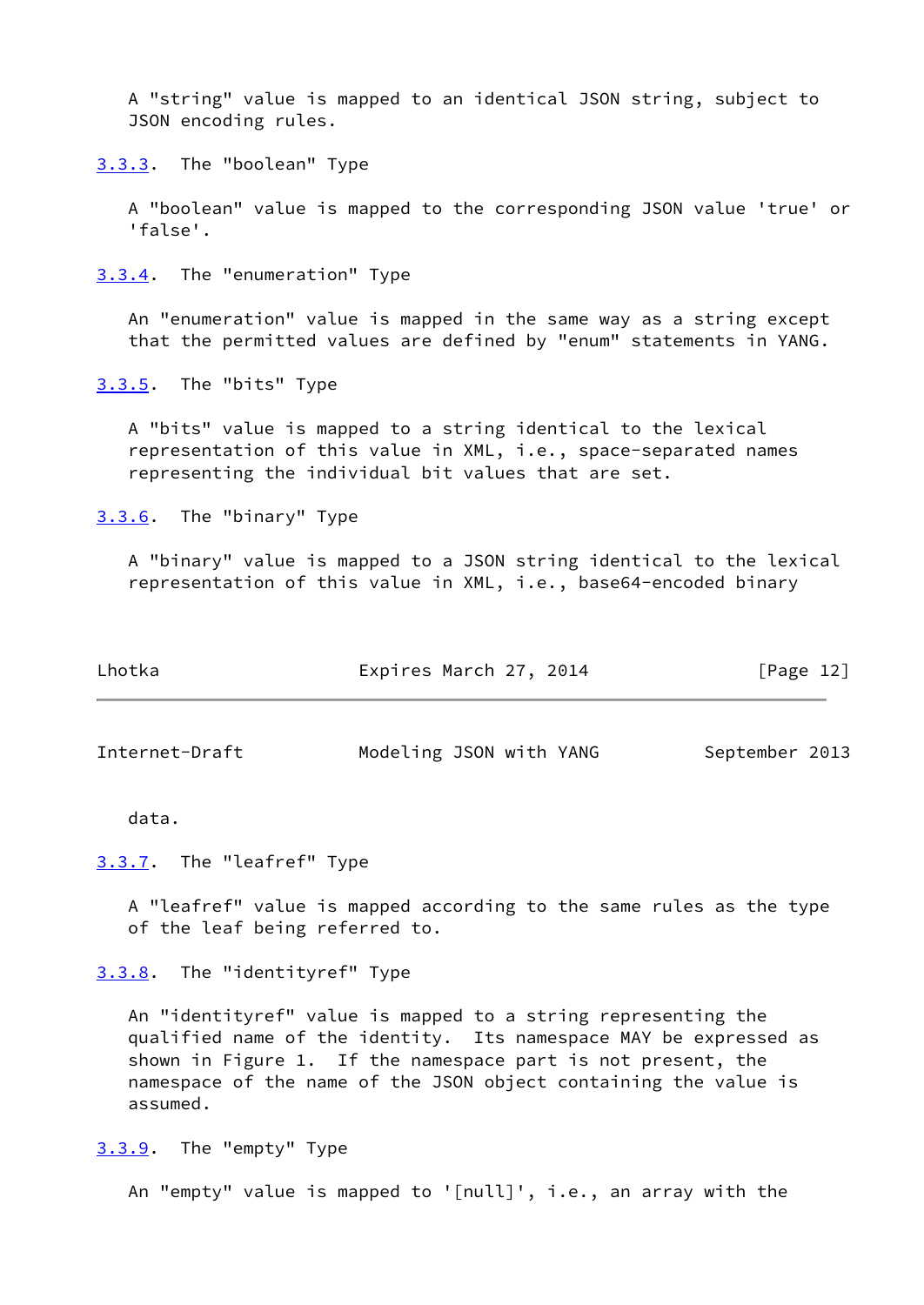'null' value being its only element.

 This representation was chosen instead of using simply 'null' in order to facilitate the use of empty leafs in common programming languages. When used in a boolean context, the '[null]' value, unlike 'null', evaluates to 'true'.

Example: For the leaf node definition

```
 leaf foo {
     type empty;
 }
```
the XML element

 $<$ foo $/$ 

corresponds to the JSON name/value pair

"foo": [null]

<span id="page-14-0"></span>[3.3.10](#page-14-0). The "union" Type

 YANG "union" type represents a choice among multiple alternative types. The actual type of the XML value MUST be determined using the procedure specified in Sec. 9.12 of [\[RFC6020](https://datatracker.ietf.org/doc/pdf/rfc6020)] and the mapping rules for that type are used.

For example, consider the following YANG definition:

```
Internet-Draft Modeling JSON with YANG September 2013
       leaf-list bar {
           type union {
              type uint16;
              type string;
 }
       }
   The sequence of three XML elements
       <bar>6378</bar>
       <bar>14.5</bar>
```
Lhotka **Expires March 27, 2014** [Page 13]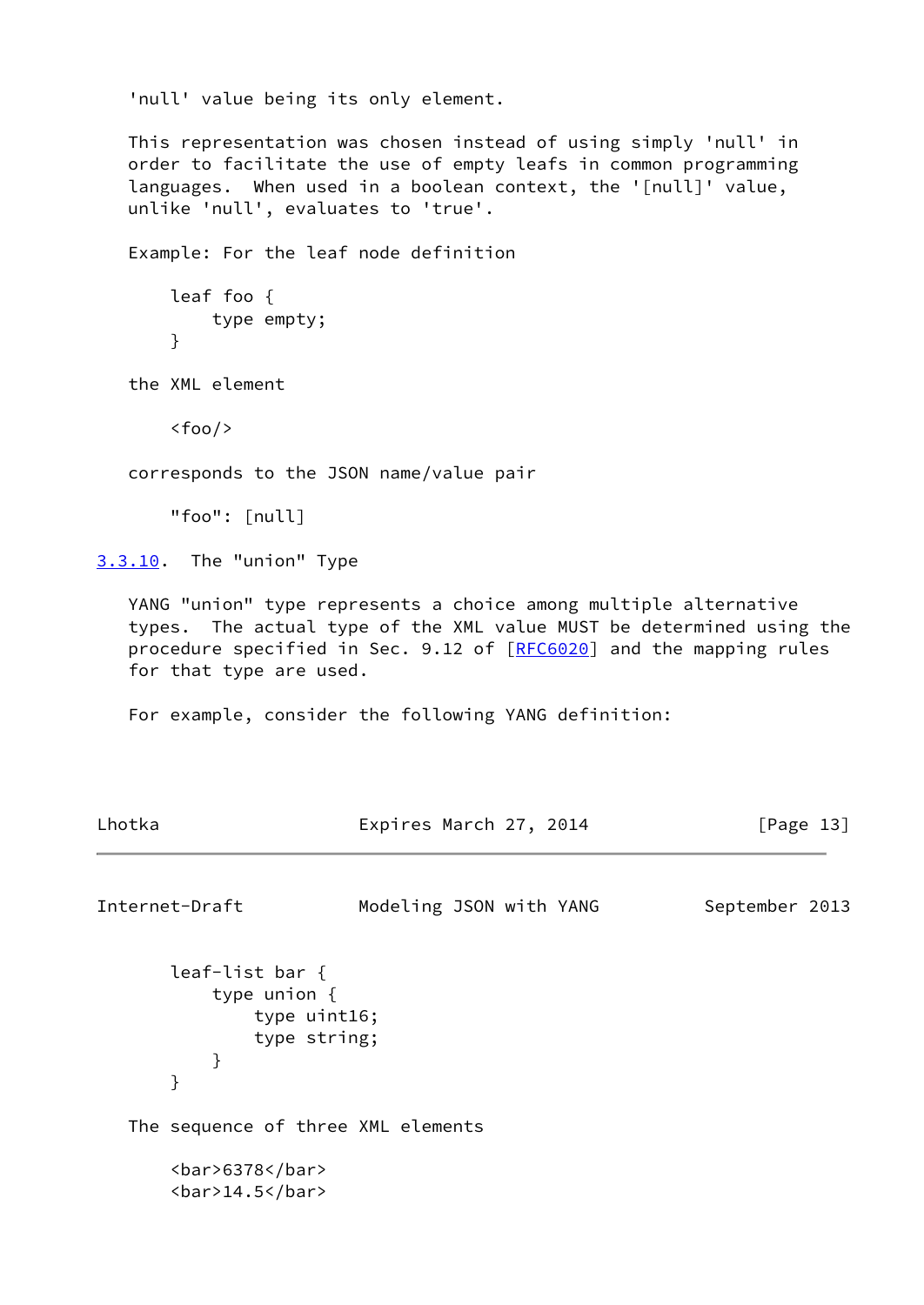<bar>infinity</bar>

will then be translated to this name/array pair:

"bar": [6378, "14.5", "infinity"]

<span id="page-15-0"></span>[3.3.11](#page-15-0). The "instance-identifier" Type

 An "instance-identifier" value is a string representing a simplified XPath specification. It is mapped to an analogical JSON string in which all occurrences of XML namespace prefixes are either removed or replaced with the corresponding module name according to the rules of [Section 3.1](#page-7-0).

 When translating such a value from JSON to XML, all components of the instance-identifier MUST be given appropriate XML namespace prefixes. It is RECOMMENDED that these prefixes be those defined via the "prefix" statement in the corresponding YANG modules.

<span id="page-15-1"></span>[3.4](#page-15-1). IANA Considerations

TBD.

<span id="page-15-2"></span>[3.5](#page-15-2). Security Considerations

TBD.

<span id="page-15-3"></span>[3.6](#page-15-3). Acknowledgments

 The author wishes to thank Andy Bierman, Martin Bjorklund and Phil Shafer for their helpful comments and suggestions.

<span id="page-15-5"></span>

| Lhotka         | Expires March 27, 2014  | [Page 14]      |
|----------------|-------------------------|----------------|
| Internet-Draft | Modeling JSON with YANG | September 2013 |

### <span id="page-15-4"></span>[4](#page-15-4). References

<span id="page-15-6"></span>[4.1](#page-15-6). Normative References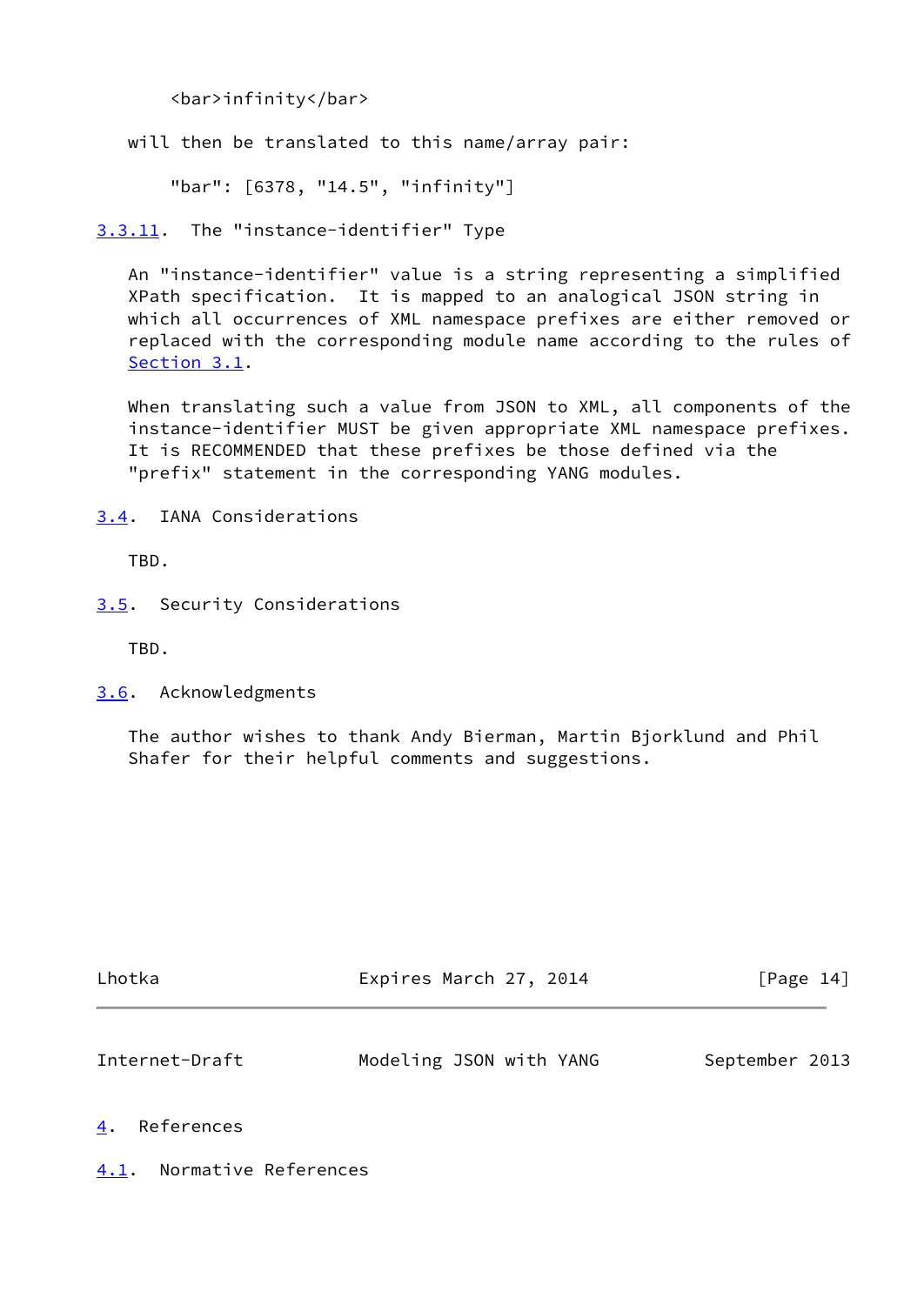- <span id="page-16-1"></span>[JSON] Bray, T., Ed., "The JSON Data Interchange Format", [draft-ietf-json-rfc4627bis-03](https://datatracker.ietf.org/doc/pdf/draft-ietf-json-rfc4627bis-03) (work in progress), September 2013.
- [RFC2119] Bradner, S., "Key words for use in RFCs to Indicate Requirement Levels", [BCP 14](https://datatracker.ietf.org/doc/pdf/bcp14), [RFC 2119](https://datatracker.ietf.org/doc/pdf/rfc2119), March 1997.
- [RFC6020] Bjorklund, M., Ed., "YANG A Data Modeling Language for Network Configuration Protocol (NETCONF)", [RFC 6020](https://datatracker.ietf.org/doc/pdf/rfc6020), September 2010.
- [RFC6241] Enns, R., Bjorklund, M., Schoenwaelder, J., and A. Bierman, "NETCONF Configuration Protocol", [RFC 6241](https://datatracker.ietf.org/doc/pdf/rfc6241), June 2011.
- <span id="page-16-2"></span> [XML] Bray, T., Paoli, J., Sperberg-McQueen, C., Maler, E., and F. Yergeau, "Extensible Markup Language (XML) 1.0 (Fifth Edition)", World Wide Web Consortium Recommendation REC xml-20081126, November 2008, <[http://www.w3.org/TR/2006/REC-xml-20060816>](http://www.w3.org/TR/2006/REC-xml-20060816).
- <span id="page-16-5"></span> [XMLNS] Bray, T., Hollander, D., Layman, A., Tobin, R., and H. Thompson, "Namespaces in XML 1.0 (Third Edition)", World Wide Web Consortium Recommendation REC-xml-names-20091208, December 2009, <[http://www.w3.org/TR/2009/REC-xml-names-20091208>](http://www.w3.org/TR/2009/REC-xml-names-20091208).
- <span id="page-16-6"></span><span id="page-16-0"></span>[4.2](#page-16-0). Informative References
	- [IF-CFG] Bjorklund, M., "A YANG Data Model for Interface Management", [draft-ietf-netmod-interfaces-cfg-12](https://datatracker.ietf.org/doc/pdf/draft-ietf-netmod-interfaces-cfg-12) (work in progress), July 2013.

<span id="page-16-3"></span>[RESTCONF]

 Bierman, A., Bjorklund, M., Watsen, K., and R. Fernando, "RESTCONF Protocol", [draft-bierman-netconf-restconf-01](https://datatracker.ietf.org/doc/pdf/draft-bierman-netconf-restconf-01) (work in progress), September 2013.

<span id="page-16-4"></span> [XPath] Clark, J., "XML Path Language (XPath) Version 1.0", World Wide Web Consortium Recommendation REC-xpath-19991116, November 1999, <[http://www.w3.org/TR/1999/REC-xpath-19991116>](http://www.w3.org/TR/1999/REC-xpath-19991116).

Lhotka **Expires March 27, 2014** [Page 15]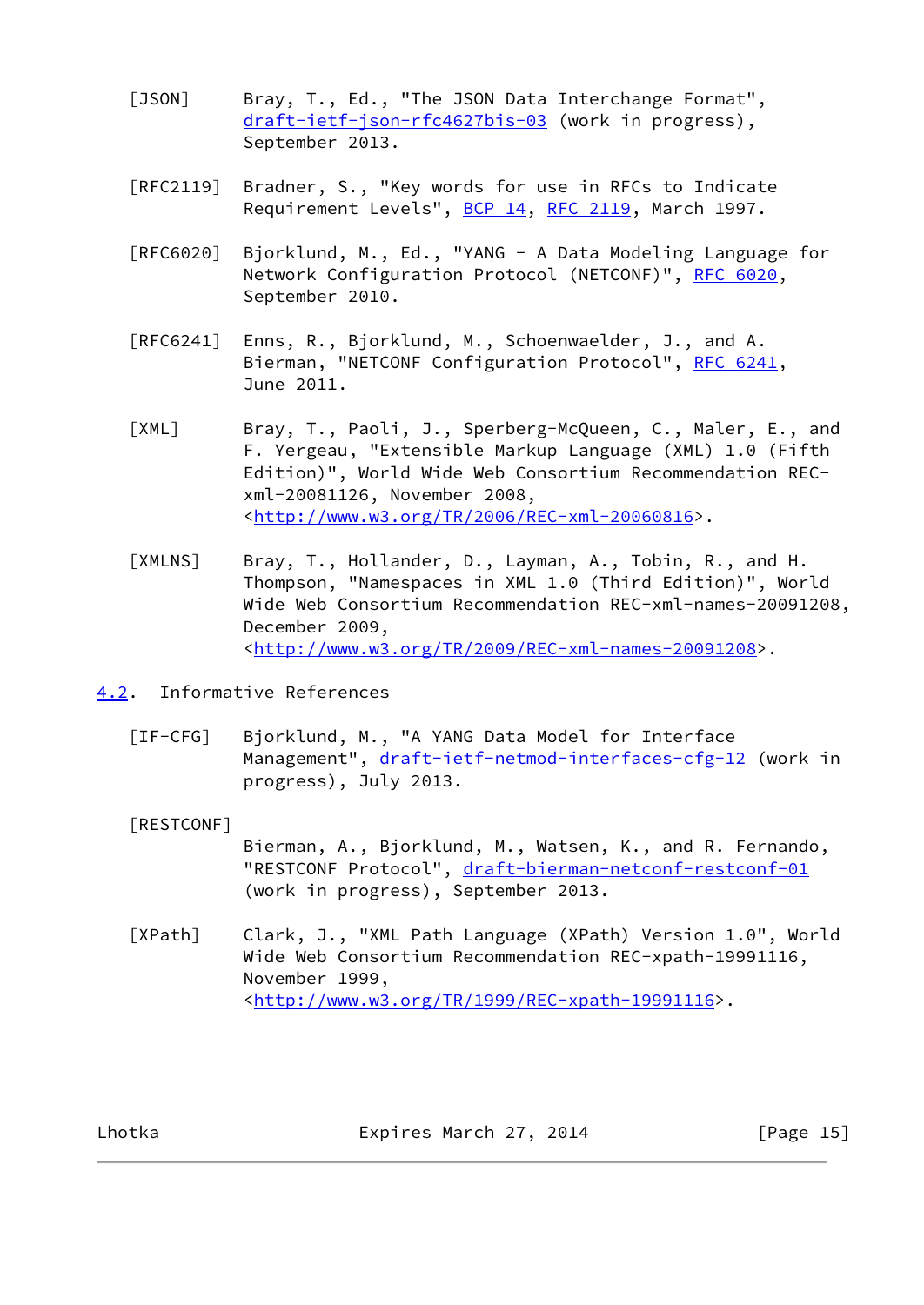# <span id="page-17-1"></span><span id="page-17-0"></span>[Appendix A.](#page-17-0) A Complete Example

 The JSON document shown below was translated from a reply to the NETCONF <get> request that can be found in Appendix  $D$  of  $[IF-CFG]$  $[IF-CFG]$ . The data model is a combination of two YANG modules: "ietf interfaces" and "ex-vlan" (the latter is an example module from Appendix  $C$  of  $[IF-CFG]$  $[IF-CFG]$  $[IF-CFG]$ ). The "if-mib" feature defined in the "ietfinterfaces" module is considered to be active.

```
 {
      "interfaces": {
        "interface": [
\{ "name": "eth0",
            "type": "ethernetCsmacd",
            "enabled": false
          },
\{ "name": "eth1",
            "type": "ethernetCsmacd",
            "enabled": true,
            "vlan-tagging": true
          },
\{ "name": "eth1.10",
            "type": "l2vlan",
            "enabled": true,
            "base-interface": "eth1",
            "vlan-id": 10
          },
\{"name": "lo1",
            "type": "softwareLoopback",
            "enabled": true
          }
        ]
      },
      "interfaces-state": {
        "interface": [
          {
            "name": "eth0",
            "type": "ethernetCsmacd",
            "admin-status": "down",
            "oper-status": "down",
            "if-index": 2,
            "phys-address": "00:01:02:03:04:05",
            "statistics": {
```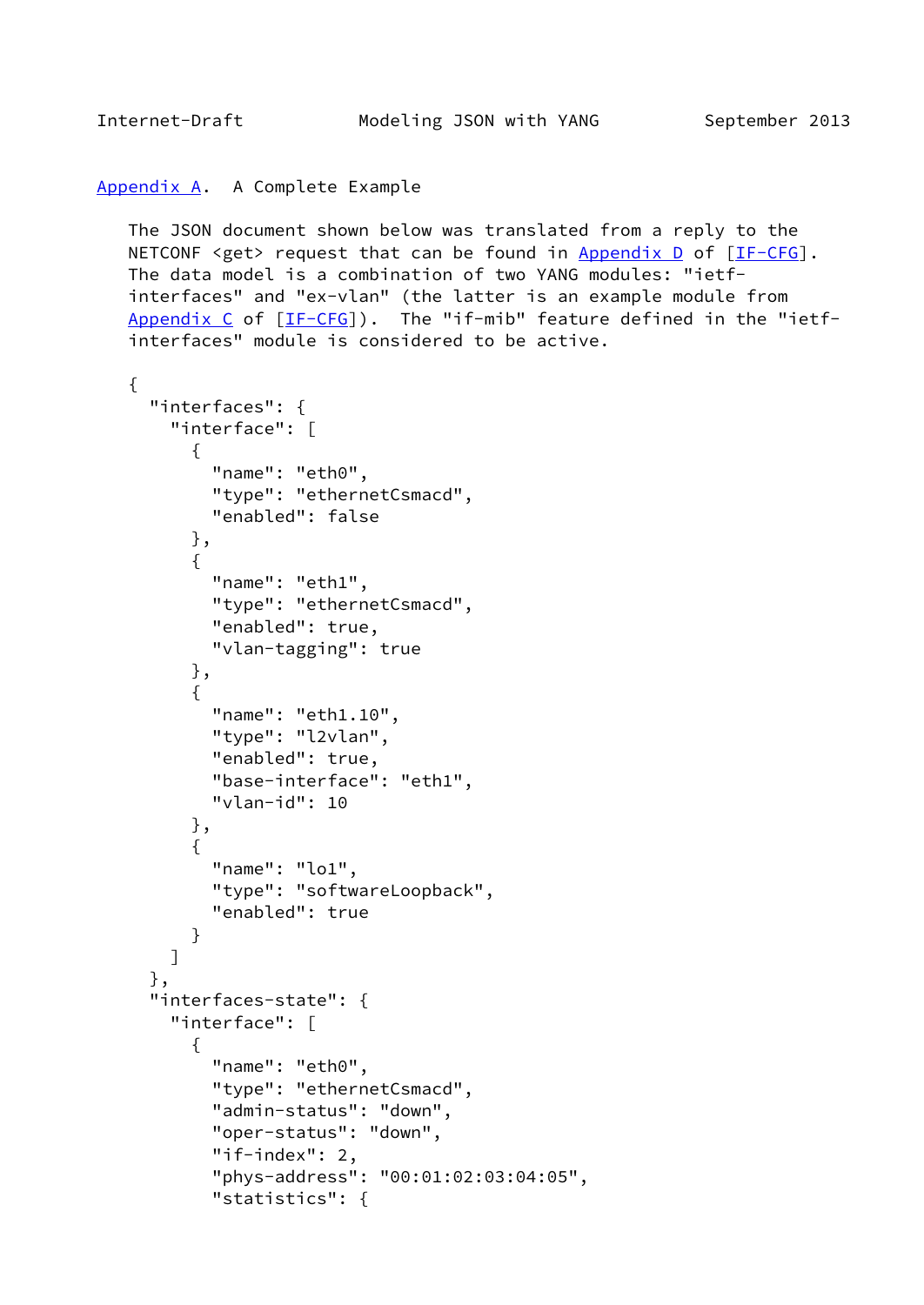Lhotka Expires March 27, 2014 [Page 16]

Internet-Draft Modeling JSON with YANG September 2013

```
 }
         },
\{"name": "eth1",
           "type": "ethernetCsmacd",
           "admin-status": "up",
           "oper-status": "up",
           "if-index": 7,
           "phys-address": "00:01:02:03:04:06",
           "higher-layer-if": [
             "eth1.10"
           ],
           "statistics": {
             "discontinuity-time": "2013-04-01T03:00:00+00:00"
 }
         },
         {
           "name": "eth1.10",
           "type": "l2vlan",
           "admin-status": "up",
           "oper-status": "up",
           "if-index": 9,
           "lower-layer-if": [
             "eth1"
           ],
           "statistics": {
             "discontinuity-time": "2013-04-01T03:00:00+00:00"
 }
         },
\{ "name": "eth2",
           "type": "ethernetCsmacd",
           "admin-status": "down",
           "oper-status": "down",
           "if-index": 8,
           "phys-address": "00:01:02:03:04:07",
           "statistics": {
             "discontinuity-time": "2013-04-01T03:00:00+00:00"
 }
         },
```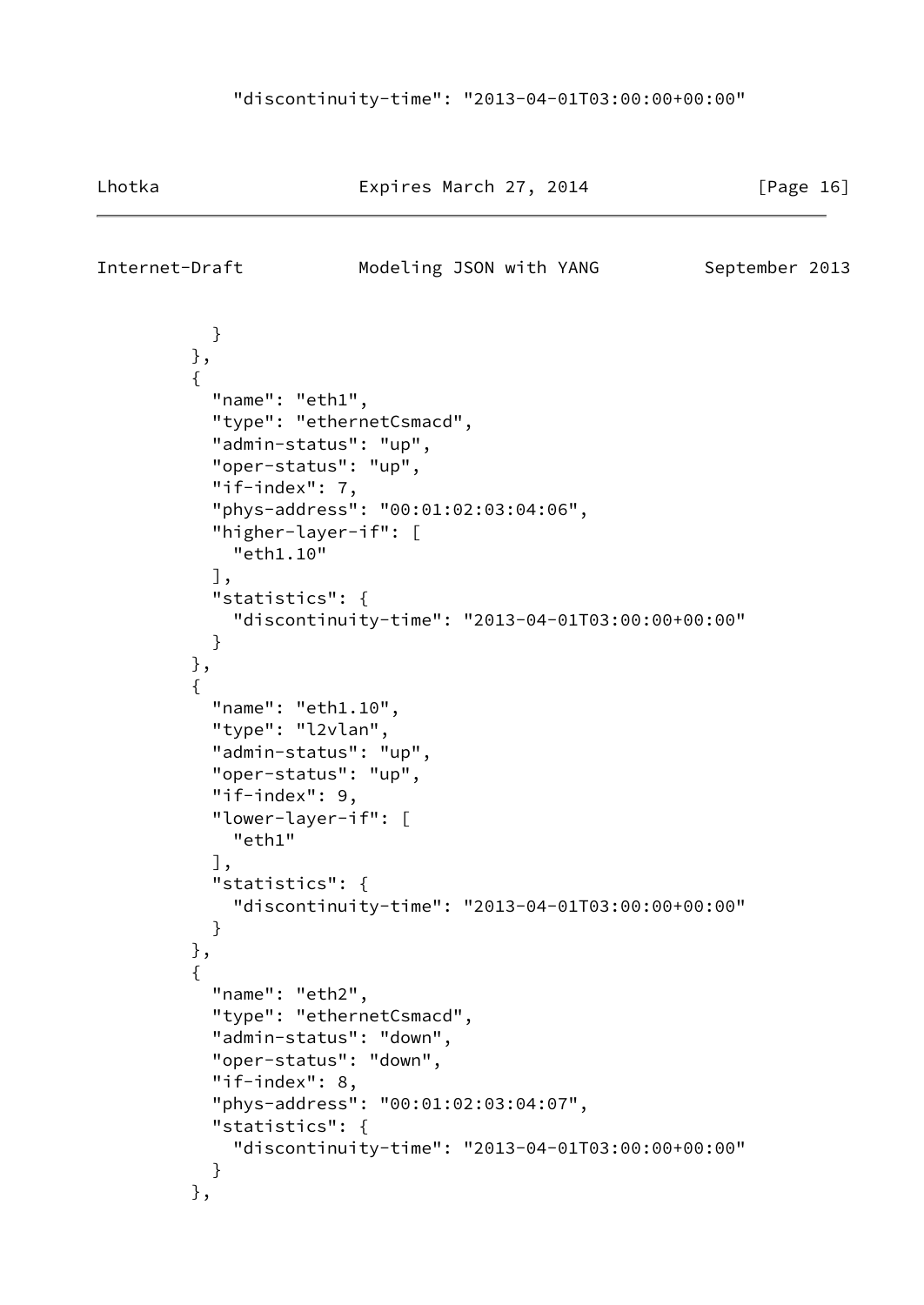```
 {
  "name": "lo1",
   "type": "softwareLoopback",
   "admin-status": "up",
   "oper-status": "up",
   "if-index": 1,
   "statistics": {
     "discontinuity-time": "2013-04-01T03:00:00+00:00"
```
Expires March 27, 2014 [Page 17]

Internet-Draft Modeling JSON with YANG September 2013

 } } ] } }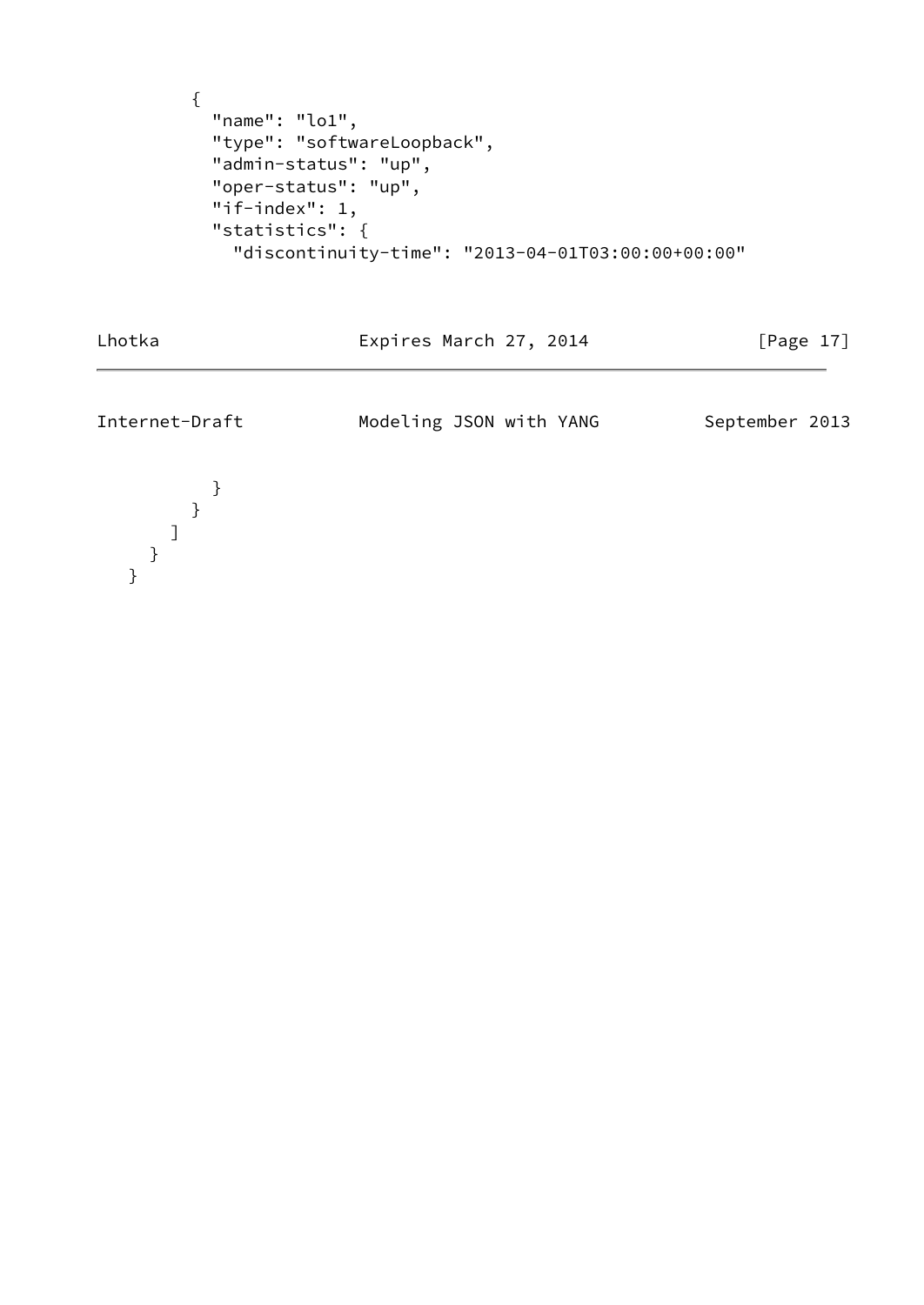<span id="page-20-0"></span>

| Lhotka                    | Expires March 27, 2014  | [Page 18]      |
|---------------------------|-------------------------|----------------|
| Internet-Draft            | Modeling JSON with YANG | September 2013 |
| Author's Address          |                         |                |
| Ladislav Lhotka<br>CZ.NIC |                         |                |
| Email: lhotka@nic.cz      |                         |                |